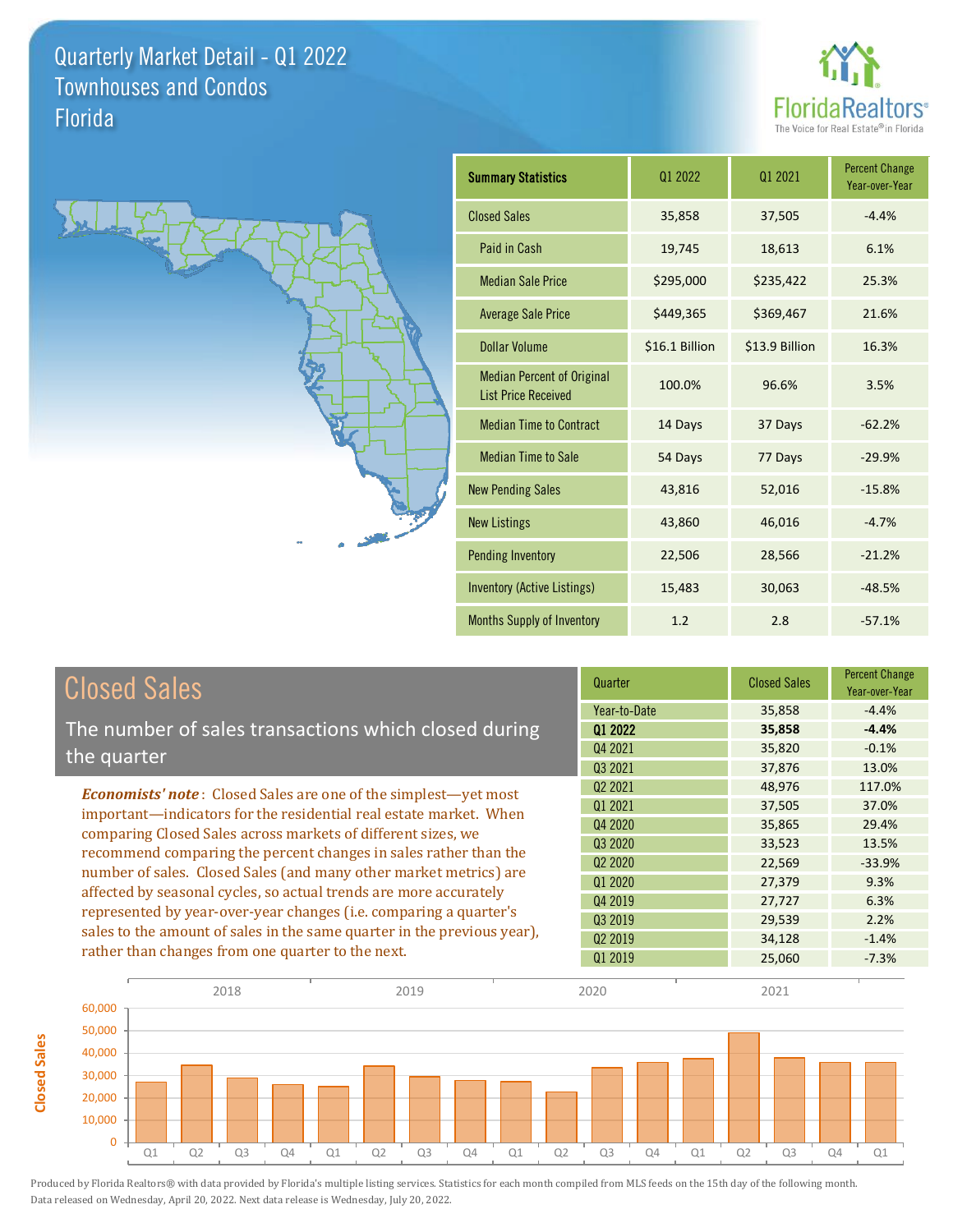

| Cash Sales                                                                     | Quarter             | Cash Sales | <b>Percent Change</b><br>Year-over-Year |
|--------------------------------------------------------------------------------|---------------------|------------|-----------------------------------------|
|                                                                                | Year-to-Date        | 19,745     | 6.1%                                    |
| The number of Closed Sales during the quarter in                               | 01 2022             | 19,745     | 6.1%                                    |
|                                                                                | Q4 2021             | 18,071     | 13.3%                                   |
| which buyers exclusively paid in cash                                          | 03 2021             | 18,939     | 33.2%                                   |
|                                                                                | Q <sub>2</sub> 2021 | 25,199     | 161.9%                                  |
|                                                                                | 01 2021             | 18,613     | 32.7%                                   |
| <b>Economists' note:</b> Cash Sales can be a useful indicator of the extent to | Q4 2020             | 15,945     | 20.7%                                   |
| which investors are participating in the market. Why? Investors are            | 03 20 20            | 14,218     | 4.3%                                    |
| far more likely to have the funds to purchase a home available up front,       | 02 2020             | 9.621      | $-43.2%$                                |
| whereas the typical homebuyer requires a mortgage or some other                | 01 2020             | 14,022     | 4.0%                                    |
| form of financing. There are, of course, many possible exceptions, so          | Q4 2019             | 13,209     | $-0.6%$                                 |
| this statistic should be interpreted with care.                                | Q3 2019             | 13,637     | $-4.6%$                                 |
|                                                                                | 02 2019             | 16,946     | $-6.4%$                                 |





# Cash Sales as a Percentage of Closed Sales

The percentage of Closed Sales during the quarter which were Cash Sales

*Economists' note* : This statistic is simply another way of viewing Cash Sales. The remaining percentages of Closed Sales (i.e. those not paid fully in cash) each quarter involved some sort of financing, such as mortgages, owner/seller financing, assumed loans, etc.

| Quarter                         | <b>Percent of Closed</b> | <b>Percent Change</b> |
|---------------------------------|--------------------------|-----------------------|
|                                 | Sales Paid in Cash       | Year-over-Year        |
| Year-to-Date                    | 55.1%                    | 11.1%                 |
| 01 2022                         | 55.1%                    | 11.1%                 |
| Q4 2021                         | 50.4%                    | 13.3%                 |
| Q3 2021                         | 50.0%                    | 17.9%                 |
| Q <sub>2</sub> 2021             | 51.5%                    | 20.9%                 |
| 01 2021                         | 49.6%                    | $-3.1%$               |
| Q4 2020                         | 44.5%                    | $-6.5%$               |
| Q <sub>3</sub> 2020             | 42.4%                    | $-8.2%$               |
| Q <sub>2</sub> 20 <sub>20</sub> | 42.6%                    | $-14.3%$              |
| Q1 2020                         | 51.2%                    | $-4.8%$               |
| Q4 2019                         | 47.6%                    | $-6.7%$               |
| Q3 2019                         | 46.2%                    | $-6.7%$               |
| Q <sub>2</sub> 2019             | 49.7%                    | $-5.0%$               |
| Q1 2019                         | 53.8%                    | $-4.6%$               |
|                                 |                          |                       |

Q1 2019 13,483 -11.6%

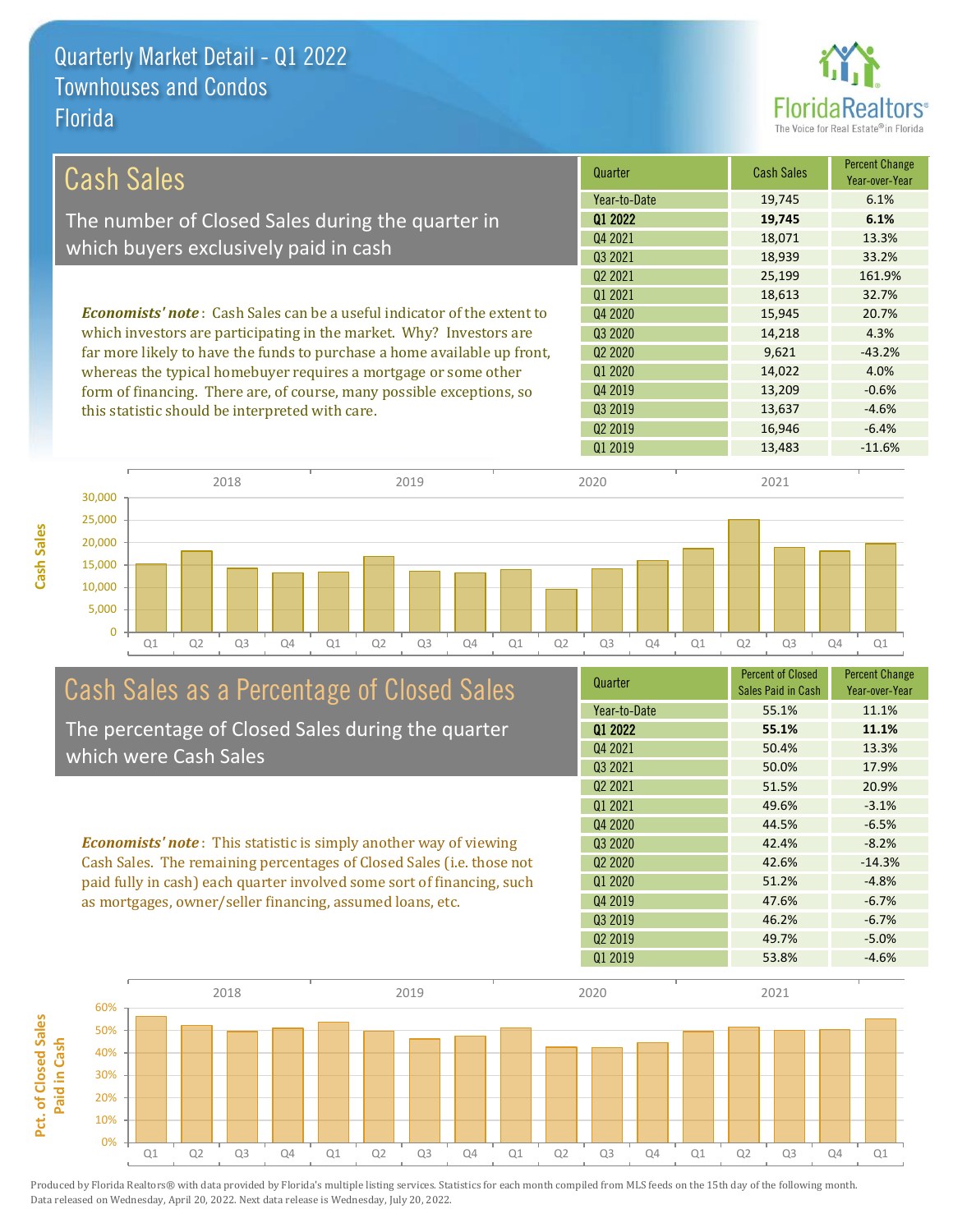

|        | <b>Median Sale Price</b> |                                                                                                                                                                                                                                                                                                                                                                                                                                                                                                                                                                                                                                                                                                                                                                                                                                                                                                                                                                                                                                                                                                                                           |  | <b>Median Sale Price</b> | Percent Change<br>Year-over-Year |
|--------|--------------------------|-------------------------------------------------------------------------------------------------------------------------------------------------------------------------------------------------------------------------------------------------------------------------------------------------------------------------------------------------------------------------------------------------------------------------------------------------------------------------------------------------------------------------------------------------------------------------------------------------------------------------------------------------------------------------------------------------------------------------------------------------------------------------------------------------------------------------------------------------------------------------------------------------------------------------------------------------------------------------------------------------------------------------------------------------------------------------------------------------------------------------------------------|--|--------------------------|----------------------------------|
|        |                          |                                                                                                                                                                                                                                                                                                                                                                                                                                                                                                                                                                                                                                                                                                                                                                                                                                                                                                                                                                                                                                                                                                                                           |  | \$295,000                | 25.3%                            |
|        |                          |                                                                                                                                                                                                                                                                                                                                                                                                                                                                                                                                                                                                                                                                                                                                                                                                                                                                                                                                                                                                                                                                                                                                           |  | \$295,000                | 25.3%                            |
|        |                          |                                                                                                                                                                                                                                                                                                                                                                                                                                                                                                                                                                                                                                                                                                                                                                                                                                                                                                                                                                                                                                                                                                                                           |  | \$272,000                | 20.4%                            |
|        |                          |                                                                                                                                                                                                                                                                                                                                                                                                                                                                                                                                                                                                                                                                                                                                                                                                                                                                                                                                                                                                                                                                                                                                           |  | \$254,900                | 18.6%                            |
|        |                          |                                                                                                                                                                                                                                                                                                                                                                                                                                                                                                                                                                                                                                                                                                                                                                                                                                                                                                                                                                                                                                                                                                                                           |  | \$250,000                | 20.8%                            |
|        |                          |                                                                                                                                                                                                                                                                                                                                                                                                                                                                                                                                                                                                                                                                                                                                                                                                                                                                                                                                                                                                                                                                                                                                           |  | \$235,422                | 14.8%                            |
|        |                          | Quarter<br>Year-to-Date<br>Q1 2022<br>The median sale price reported for the quarter (i.e.<br>Q4 2021<br>50% of sales were above and 50% of sales were below)<br>Q3 2021<br>Q <sub>2</sub> 2021<br><b>Economists' note</b> : Median Sale Price is our preferred summary<br>Q1 2021<br>statistic for price activity because, unlike Average Sale Price, Median<br>Q4 2020<br>\$226,000<br>15.0%<br>Sale Price is not sensitive to high sale prices for small numbers of<br>\$215,000<br>Q <sub>3</sub> 2020<br>13.2%<br>homes that may not be characteristic of the market area. Keep in mind<br>Q <sub>2</sub> 20 <sub>20</sub><br>\$207,000<br>6.2%<br>that median price trends over time are not always solely caused by<br>Q1 2020<br>\$205,000<br>10.5%<br>\$196,500<br>Q4 2019<br>6.7%<br>changes in the general value of local real estate. Median sale price only<br>Q3 2019<br>\$190,000<br>4.1%<br>reflects the values of the homes that sold each quarter, and the mix of<br>Q2 2019<br>\$195,000<br>2.9%<br>the types of homes that sell can change over time.<br>Q1 2019<br>\$185,575<br>3.1%<br>2018<br>2019<br>2020<br>2021 |  |                          |                                  |
|        |                          |                                                                                                                                                                                                                                                                                                                                                                                                                                                                                                                                                                                                                                                                                                                                                                                                                                                                                                                                                                                                                                                                                                                                           |  |                          |                                  |
|        |                          |                                                                                                                                                                                                                                                                                                                                                                                                                                                                                                                                                                                                                                                                                                                                                                                                                                                                                                                                                                                                                                                                                                                                           |  |                          |                                  |
|        |                          |                                                                                                                                                                                                                                                                                                                                                                                                                                                                                                                                                                                                                                                                                                                                                                                                                                                                                                                                                                                                                                                                                                                                           |  |                          |                                  |
|        |                          |                                                                                                                                                                                                                                                                                                                                                                                                                                                                                                                                                                                                                                                                                                                                                                                                                                                                                                                                                                                                                                                                                                                                           |  |                          |                                  |
|        |                          |                                                                                                                                                                                                                                                                                                                                                                                                                                                                                                                                                                                                                                                                                                                                                                                                                                                                                                                                                                                                                                                                                                                                           |  |                          |                                  |
|        |                          |                                                                                                                                                                                                                                                                                                                                                                                                                                                                                                                                                                                                                                                                                                                                                                                                                                                                                                                                                                                                                                                                                                                                           |  |                          |                                  |
|        |                          |                                                                                                                                                                                                                                                                                                                                                                                                                                                                                                                                                                                                                                                                                                                                                                                                                                                                                                                                                                                                                                                                                                                                           |  |                          |                                  |
|        |                          |                                                                                                                                                                                                                                                                                                                                                                                                                                                                                                                                                                                                                                                                                                                                                                                                                                                                                                                                                                                                                                                                                                                                           |  |                          |                                  |
| \$350K |                          |                                                                                                                                                                                                                                                                                                                                                                                                                                                                                                                                                                                                                                                                                                                                                                                                                                                                                                                                                                                                                                                                                                                                           |  |                          |                                  |
| \$300K |                          |                                                                                                                                                                                                                                                                                                                                                                                                                                                                                                                                                                                                                                                                                                                                                                                                                                                                                                                                                                                                                                                                                                                                           |  |                          |                                  |
| \$250K |                          |                                                                                                                                                                                                                                                                                                                                                                                                                                                                                                                                                                                                                                                                                                                                                                                                                                                                                                                                                                                                                                                                                                                                           |  |                          |                                  |
| \$200K |                          |                                                                                                                                                                                                                                                                                                                                                                                                                                                                                                                                                                                                                                                                                                                                                                                                                                                                                                                                                                                                                                                                                                                                           |  |                          |                                  |
| \$150K |                          |                                                                                                                                                                                                                                                                                                                                                                                                                                                                                                                                                                                                                                                                                                                                                                                                                                                                                                                                                                                                                                                                                                                                           |  |                          |                                  |

Q1 Q2 Q3 Q4 Q1 Q2 Q3 Q4 Q1 Q2 Q3 Q4 Q1 Q2 Q3 Q4 Q1

## Average Sale Price

\$0K \$50K \$100K

The average sale price reported for the quarter (i.e. total sales in dollars divided by the number of sales)

*Economists' note* : Usually, we prefer Median Sale Price over Average Sale Price as a summary statistic for home prices. However, Average Sale Price does have its uses—particularly when it is analyzed alongside the Median Sale Price. For one, the relative difference between the two statistics can provide some insight into the market for higher-end homes in an area.

| Quarter                         | <b>Average Sale Price</b> | <b>Percent Change</b><br>Year-over-Year |
|---------------------------------|---------------------------|-----------------------------------------|
| Year-to-Date                    | \$449,365                 | 21.6%                                   |
| Q1 2022                         | \$449,365                 | 21.6%                                   |
| Q4 2021                         | \$394,067                 | 22.6%                                   |
| Q3 2021                         | \$365,682                 | 21.9%                                   |
| Q <sub>2</sub> 2021             | \$398,541                 | 39.4%                                   |
| Q1 2021                         | \$369,467                 | 24.5%                                   |
| Q4 2020                         | \$321,536                 | 17.8%                                   |
| Q3 2020                         | \$300,052                 | 14.6%                                   |
| Q <sub>2</sub> 20 <sub>20</sub> | \$285,879                 | 2.9%                                    |
| Q1 2020                         | \$296,667                 | 5.7%                                    |
| Q4 2019                         | \$273,011                 | 5.2%                                    |
| Q3 2019                         | \$261,875                 | 2.9%                                    |
| Q <sub>2</sub> 2019             | \$277,785                 | $-0.6%$                                 |
| Q1 2019                         | \$280,552                 | 4.1%                                    |



Produced by Florida Realtors® with data provided by Florida's multiple listing services. Statistics for each month compiled from MLS feeds on the 15th day of the following month. Data released on Wednesday, April 20, 2022. Next data release is Wednesday, July 20, 2022.

**Average Sale Price**

**Average Sale Price**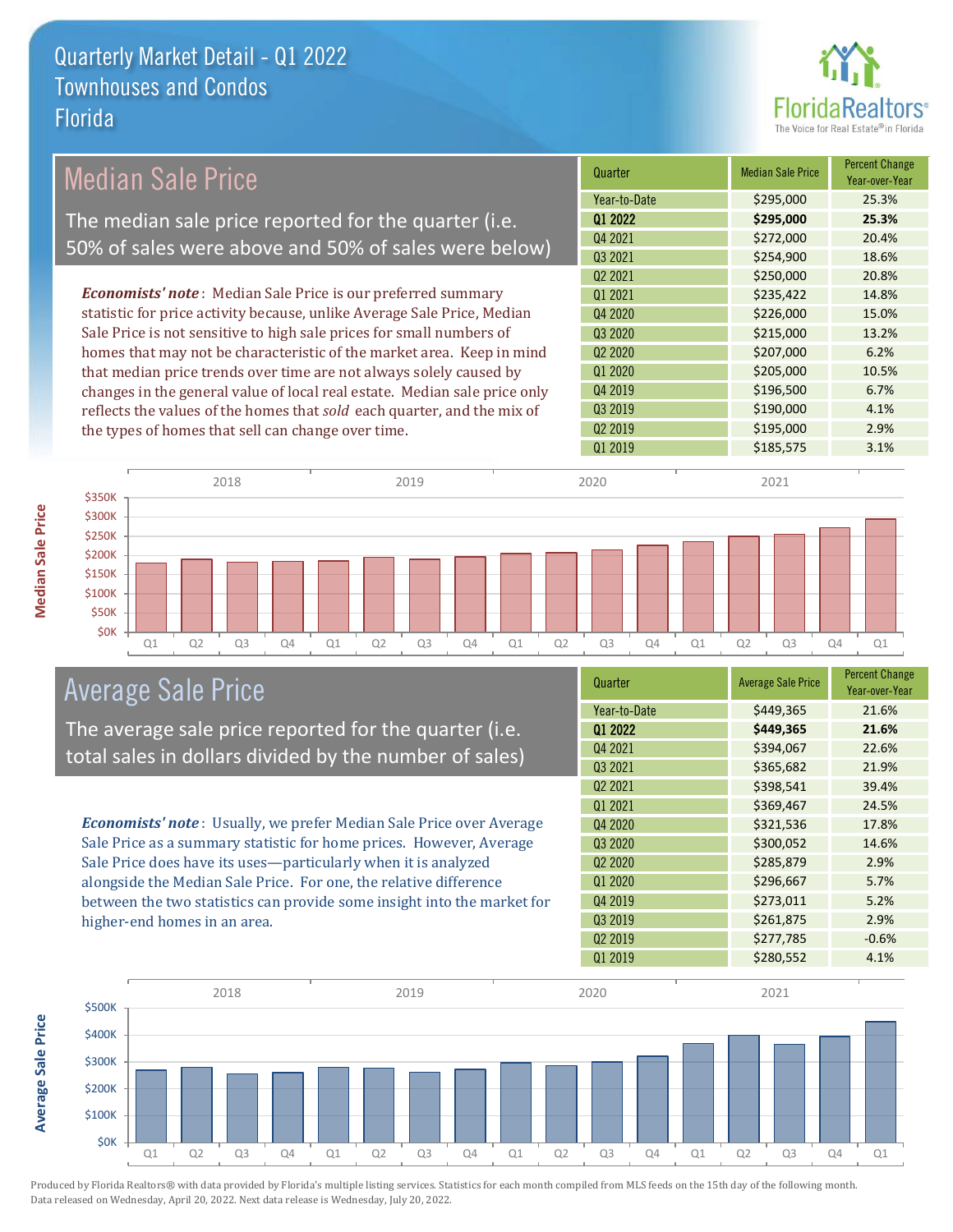

| Dollar Volume                                                                | Quarter             | <b>Dollar Volume</b> | <b>Percent Change</b><br>Year-over-Year |
|------------------------------------------------------------------------------|---------------------|----------------------|-----------------------------------------|
|                                                                              | Year-to-Date        | \$16.1 Billion       | 16.3%                                   |
| The sum of the sale prices for all sales which closed                        | 01 2022             | \$16.1 Billion       | 16.3%                                   |
|                                                                              | Q4 2021             | \$14.1 Billion       | 22.4%                                   |
| during the quarter                                                           | Q3 2021             | \$13.9 Billion       | 37.7%                                   |
|                                                                              | Q <sub>2</sub> 2021 | \$19.5 Billion       | 202.5%                                  |
| <b>Economists' note</b> : Dollar Volume is simply the sum of all sale prices | 01 2021             | \$13.9 Billion       | 70.6%                                   |
| in a given time period, and can quickly be calculated by multiplying         | Q4 2020             | \$11.5 Billion       | 52.3%                                   |
| Closed Sales by Average Sale Price. It is a strong indicator of the health   | Q3 2020             | \$10.1 Billion       | 30.0%                                   |
| of the real estate industry in a market, and is of particular interest to    | Q <sub>2</sub> 2020 | \$6.5 Billion        | $-31.9%$                                |
| real estate professionals, investors, analysts, and government agencies.     | Q1 2020             | \$8.1 Billion        | 15.5%                                   |
| Potential home sellers and home buyers, on the other hand, will likely       | Q4 2019             | \$7.6 Billion        | 11.8%                                   |
| be better served by paying attention to trends in the two components         | Q3 2019             | \$7.7 Billion        | 5.2%                                    |



## Median Percent of Original List Price Received

of Dollar Volume (i.e. sales and prices) individually.

The median of the sale price (as a percentage of the original list price) across all properties selling during the quarter

*Economists' note* : The Median Percent of Original List Price Received is useful as an indicator of market recovery, since it typically rises as buyers realize that the market may be moving away from them and they need to match the selling price (or better it) in order to get a contract on the house. This is usually the last measure to indicate a market has shifted from down to up, so it is what we would call a *lagging* indicator.

| Year-to-Date<br>100.0%<br>3.5%<br>01 2022<br>100.0%<br>3.5% |
|-------------------------------------------------------------|
|                                                             |
|                                                             |
| Q4 2021<br>99.3%<br>3.3%                                    |
| Q3 2021<br>99.6%<br>3.9%                                    |
| Q <sub>2</sub> 2021<br>98.2%<br>3.0%                        |
| 01 2021<br>96.6%<br>1.4%                                    |
| Q4 2020<br>96.1%<br>0.8%                                    |
| Q3 2020<br>95.9%<br>0.7%                                    |
| Q <sub>2</sub> 20 <sub>20</sub><br>95.3%<br>0.4%            |
| Q1 2020<br>95.3%<br>0.5%                                    |
| Q4 2019<br>95.3%<br>0.1%                                    |
| Q3 2019<br>95.2%<br>$-0.1%$                                 |
| Q <sub>2</sub> 2019<br>94.9%<br>$-0.2%$                     |
| Q1 2019<br>94.8%<br>$-0.3%$                                 |

Q2 2019 **\$9.5 Billion -2.0%** 



Produced by Florida Realtors® with data provided by Florida's multiple listing services. Statistics for each month compiled from MLS feeds on the 15th day of the following month. Data released on Wednesday, April 20, 2022. Next data release is Wednesday, July 20, 2022.

**Med. Pct. of Orig.** 

Med. Pct. of Orig.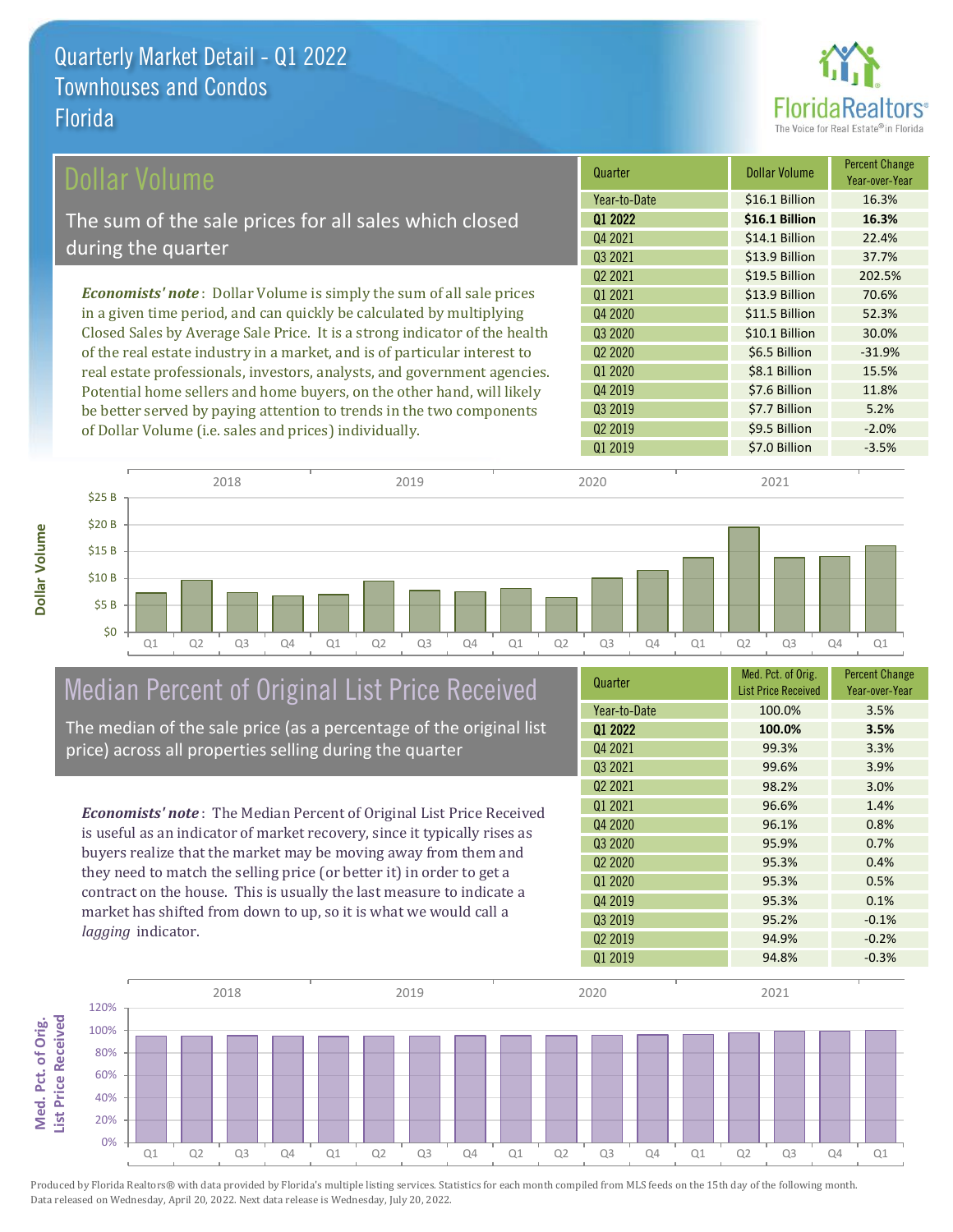

### Median Time to Contract

The median number of days between the listing date and contract date for all Closed Sales during the quarter

*Economists' note* : Like Time to Sale, Time to Contract is a measure of the length of the home selling process calculated for sales which closed during the quarter. The difference is that Time to Contract measures the number of days between the initial listing of a property and the signing of the contract which eventually led to the closing of the sale. When the gap between Median Time to Contract and Median Time to Sale grows, it is usually a sign of longer closing times and/or declining numbers of cash sales.

| Quarter                         | Median Time to<br>Contract | <b>Percent Change</b><br>Year-over-Year |
|---------------------------------|----------------------------|-----------------------------------------|
| Year-to-Date                    | 14 Days                    | $-62.2%$                                |
| 01 2022                         | 14 Days                    | $-62.2%$                                |
| Q4 2021                         | 16 Days                    | $-57.9%$                                |
| Q3 2021                         | 15 Days                    | $-67.4%$                                |
| Q <sub>2</sub> 2021             | 20 Days                    | $-60.0%$                                |
| Q1 2021                         | 37 Days                    | $-27.5%$                                |
| Q4 2020                         | 38 Days                    | $-20.8%$                                |
| Q3 2020                         | 46 Days                    | $-11.5%$                                |
| Q <sub>2</sub> 20 <sub>20</sub> | 50 Days                    | $-3.8%$                                 |
| Q1 2020                         | 51 Days                    | $-3.8%$                                 |
| Q4 2019                         | 48 Days                    | 9.1%                                    |
| Q3 2019                         | 52 Days                    | 13.0%                                   |
| Q <sub>2</sub> 2019             | 52 Days                    | 18.2%                                   |
| Q1 2019                         | 53 Days                    | 10.4%                                   |



### Median Time to Sale

**Median Time to** 

**Median Time to** 

The median number of days between the listing date and closing date for all Closed Sales during the quarter

*Economists' note* : Time to Sale is a measure of the length of the home selling process, calculated as the number of days between the initial listing of a property and the closing of the sale. *Median* Time to Sale is the amount of time the "middle" property selling this month was on the market. That is, 50% of homes selling this month took *less* time to sell, and 50% of homes took *more* time to sell. Median Time to Sale gives a more accurate picture than Average Time to Sale, which can be skewed upward by small numbers of properties taking an abnormally long time to sell.

| Quarter                         | <b>Median Time to Sale</b> | <b>Percent Change</b><br>Year-over-Year |
|---------------------------------|----------------------------|-----------------------------------------|
| Year-to-Date                    | 54 Days                    | $-29.9%$                                |
| 01 2022                         | 54 Days                    | $-29.9%$                                |
| Q4 2021                         | 56 Days                    | $-29.1%$                                |
| Q3 2021                         | 57 Days                    | $-33.7%$                                |
| Q <sub>2</sub> 2021             | 63 Days                    | $-31.5%$                                |
| Q1 2021                         | 77 Days                    | $-15.4%$                                |
| Q4 2020                         | 79 Days                    | $-9.2%$                                 |
| Q3 2020                         | 86 Days                    | $-7.5%$                                 |
| Q <sub>2</sub> 20 <sub>20</sub> | 92 Days                    | 1.1%                                    |
| Q1 2020                         | 91 Days                    | 0.0%                                    |
| Q4 2019                         | 87 Days                    | 4.8%                                    |
| Q3 2019                         | 93 Days                    | 8.1%                                    |
| Q <sub>2</sub> 2019             | 91 Days                    | 8.3%                                    |
| Q1 2019                         | 91 Days                    | 3.4%                                    |

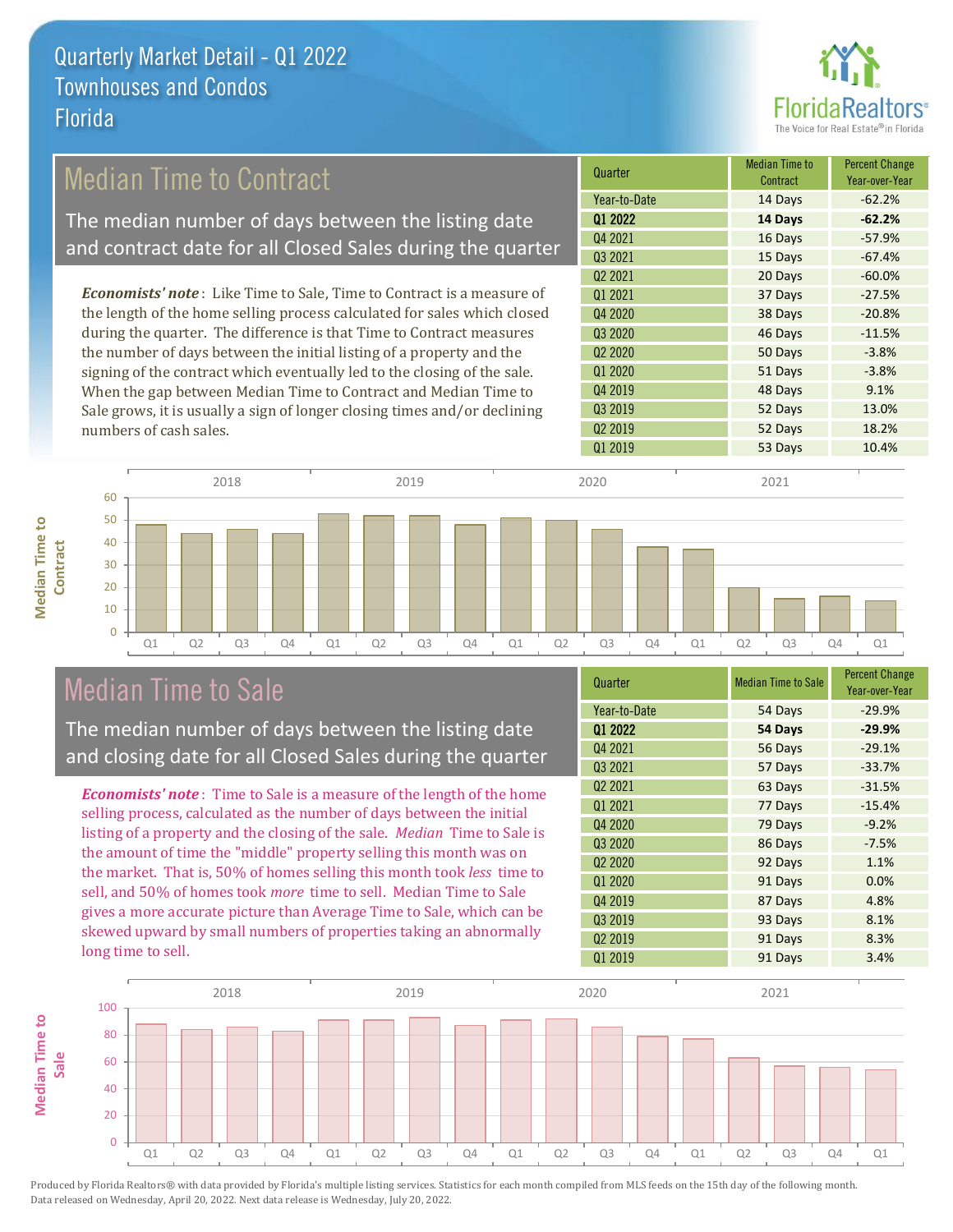

| <b>New Pending Sales</b>                                                      | Quarter             | <b>New Pending Sales</b> | <b>Percent Change</b><br>Year-over-Year |
|-------------------------------------------------------------------------------|---------------------|--------------------------|-----------------------------------------|
|                                                                               | Year-to-Date        | 43,816                   | $-15.8%$                                |
| The number of listed properties that went under                               | 01 2022             | 43,816                   | $-15.8%$                                |
|                                                                               | Q4 2021             | 37,436                   | 1.3%                                    |
| contract during the quarter                                                   | 03 2021             | 38,669                   | 0.4%                                    |
|                                                                               | Q <sub>2</sub> 2021 | 48,811                   | 70.9%                                   |
| <b>Economists' note:</b> Because of the typical length of time it takes for a | Q1 2021             | 52,016                   | 58.1%                                   |
| sale to close, economists consider Pending Sales to be a decent               | Q4 2020             | 36,964                   | 30.9%                                   |
| indicator of potential future Closed Sales. It is important to bear in        | Q3 2020             | 38,509                   | 26.4%                                   |
| mind, however, that not all Pending Sales will be closed successfully.        | Q <sub>2</sub> 2020 | 28,566                   | $-19.9%$                                |
| So, the effectiveness of Pending Sales as a future indicator of Closed        | Q1 2020             | 32,907                   | $-4.7%$                                 |
| Sales is susceptible to changes in market conditions such as the              | Q4 2019             | 28,243                   | 10.2%                                   |
| availability of financing for homebuyers and the inventory of                 | Q3 2019             | 30,456                   | 0.5%                                    |
| distressed properties for sale.                                               | Q <sub>2</sub> 2019 | 35,657                   | $-0.6%$                                 |
|                                                                               | 01 2019             | 34.543                   | $-3.9%$                                 |

**New Listings**



# New Listings

The number of properties put onto the market during the quarter

*Economists' note* : New Listings tend to rise in delayed response to increasing prices, so they are often seen as a lagging indicator of market health. As prices rise, potential sellers raise their estimations of value—and in the most recent cycle, rising prices have freed up many potential sellers who were previously underwater on their mortgages. Note that in our calculations, we take care to not include properties that were recently taken off the market and quickly relisted, since these are not really *new* listings.

| Quarter                         | <b>New Listings</b> | <b>Percent Change</b><br>Year-over-Year |
|---------------------------------|---------------------|-----------------------------------------|
| Year-to-Date                    | 43,860              | $-4.7%$                                 |
| 01 2022                         | 43,860              | $-4.7%$                                 |
| Q4 2021                         | 35,853              | $-7.6%$                                 |
| Q3 2021                         | 41,755              | $-0.5%$                                 |
| Q <sub>2</sub> 2021             | 45,672              | 27.0%                                   |
| Q1 2021                         | 46,016              | 5.0%                                    |
| Q4 2020                         | 38,789              | 5.9%                                    |
| Q3 2020                         | 41,964              | 17.2%                                   |
| Q <sub>2</sub> 20 <sub>20</sub> | 35,970              | $-9.2%$                                 |
| Q1 2020                         | 43,818              | $-6.2%$                                 |
| Q4 2019                         | 36,641              | $-4.4%$                                 |
| Q3 2019                         | 35,812              | $-5.3%$                                 |
| Q <sub>2</sub> 2019             | 39,618              | $-4.5%$                                 |
| Q1 2019                         | 46,692              | $-2.0%$                                 |

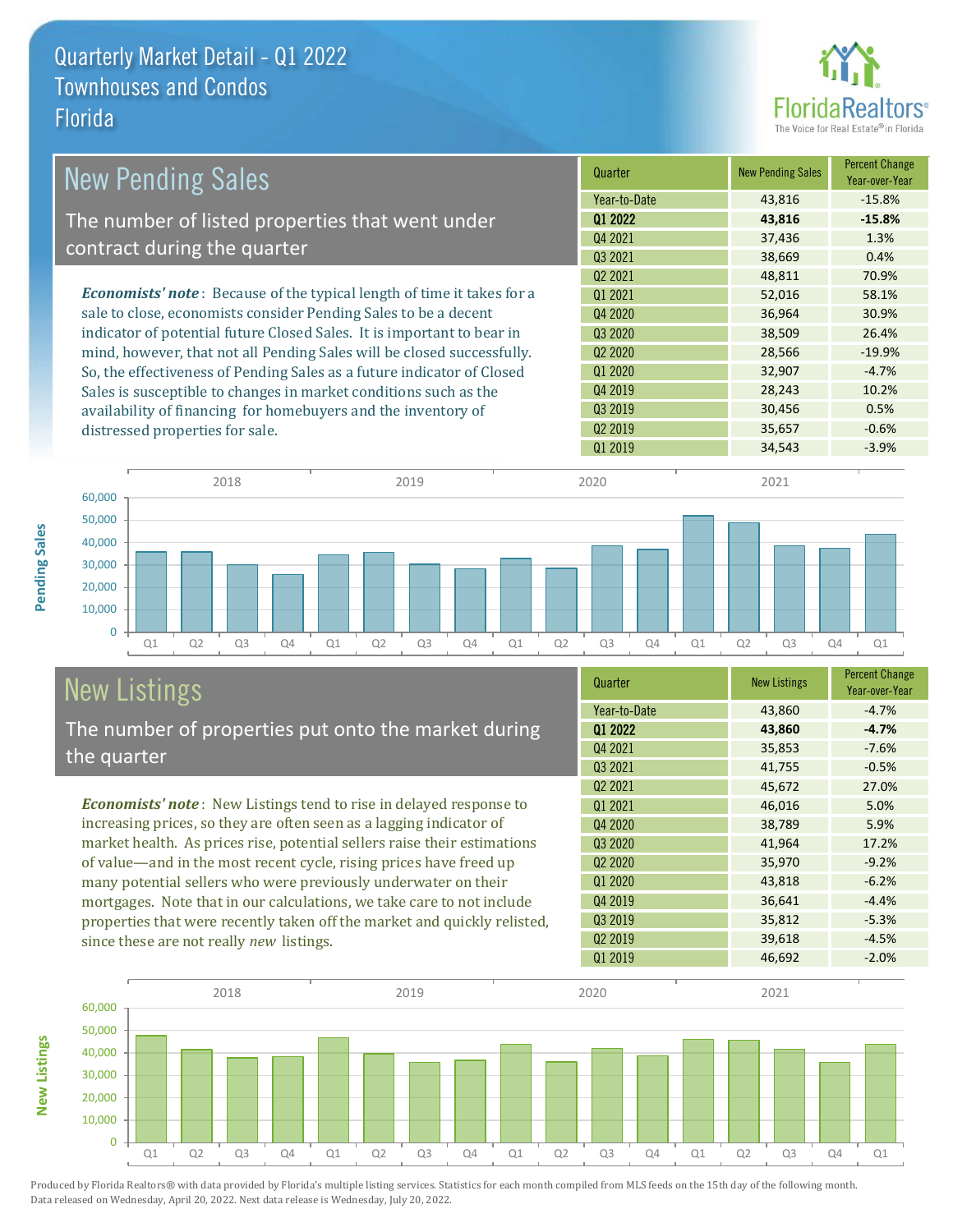

| <b>Inventory (Active Listings)</b>                                           | Quarter                  | Inventory | <b>Percent Change</b><br>Year-over-Year |
|------------------------------------------------------------------------------|--------------------------|-----------|-----------------------------------------|
|                                                                              | <b>YTD (Monthly Avg)</b> | 15,828    | $-54.5%$                                |
| The number of property listings active at the end of                         | 01 2022                  | 15,483    | $-48.5%$                                |
|                                                                              | Q4 2021                  | 17,869    | $-57.4%$                                |
| the quarter                                                                  | Q3 2021                  | 22,599    | $-52.2%$                                |
|                                                                              | Q <sub>2</sub> 2021      | 22,461    | $-56.0%$                                |
| <b>Economists' note</b> : There are a number of ways to define and calculate | 01 2021                  | 30,063    | $-45.1%$                                |
| Inventory. Our method is to simply count the number of active listings       | Q4 2020                  | 41,927    | $-18.3%$                                |
| on the last day of the quarter, and hold this number to compare with         | Q3 2020                  | 47,298    | $-7.4%$                                 |
| the same quarter the following year. Inventory rises when New                | Q <sub>2</sub> 2020      | 51,105    | $-6.0%$                                 |
| Listings are outpacing the number of listings that go off-market             | Q1 2020                  | 54,715    | $-8.5%$                                 |

(regardless of whether they actually sell). Likewise, it falls when New Listings aren't keeping up with the rate at which homes are going offmarket.





# Months Supply of Inventory

An estimate of the number of months it will take to deplete the current Inventory given recent sales rates

*Economists' note* : MSI is a useful indicator of market conditions. The benchmark for a balanced market (favoring neither buyer nor seller) is 5.5 months of inventory. Anything higher is traditionally a buyers' market, and anything lower is a sellers' market. There is no single accepted way of calculating MSI. A common method is to divide current Inventory by the most recent month's Closed Sales count, but this count is a usually poor predictor of future Closed Sales due to seasonal cycles. To eliminate seasonal effects, we use the 12-month average of monthly Closed Sales instead.

| Quarter                         | <b>Months Supply</b> | <b>Percent Change</b><br>Year-over-Year |
|---------------------------------|----------------------|-----------------------------------------|
| <b>YTD (Monthly Avg)</b>        | 1.2                  | $-64.7%$                                |
| Q1 2022                         | 1.2                  | $-57.1%$                                |
| Q4 2021                         | 1.3                  | $-69.0%$                                |
| Q3 2021                         | 1.7                  | $-66.7%$                                |
| Q2 2021                         | 1.7                  | $-70.2%$                                |
| Q1 2021                         | 2.8                  | $-49.1%$                                |
| Q4 2020                         | 4.2                  | $-20.8%$                                |
| Q3 2020                         | 5.1                  | $-3.8%$                                 |
| Q <sub>2</sub> 20 <sub>20</sub> | 5.7                  | 0.0%                                    |
| Q1 2020                         | 5.5                  | $-12.7%$                                |
| Q4 2019                         | 5.3                  | $-8.6%$                                 |
| Q3 2019                         | 5.3                  | 0.0%                                    |
| Q <sub>2</sub> 2019             | 5.7                  | 3.6%                                    |
| Q1 2019                         | 6.3                  | 5.0%                                    |

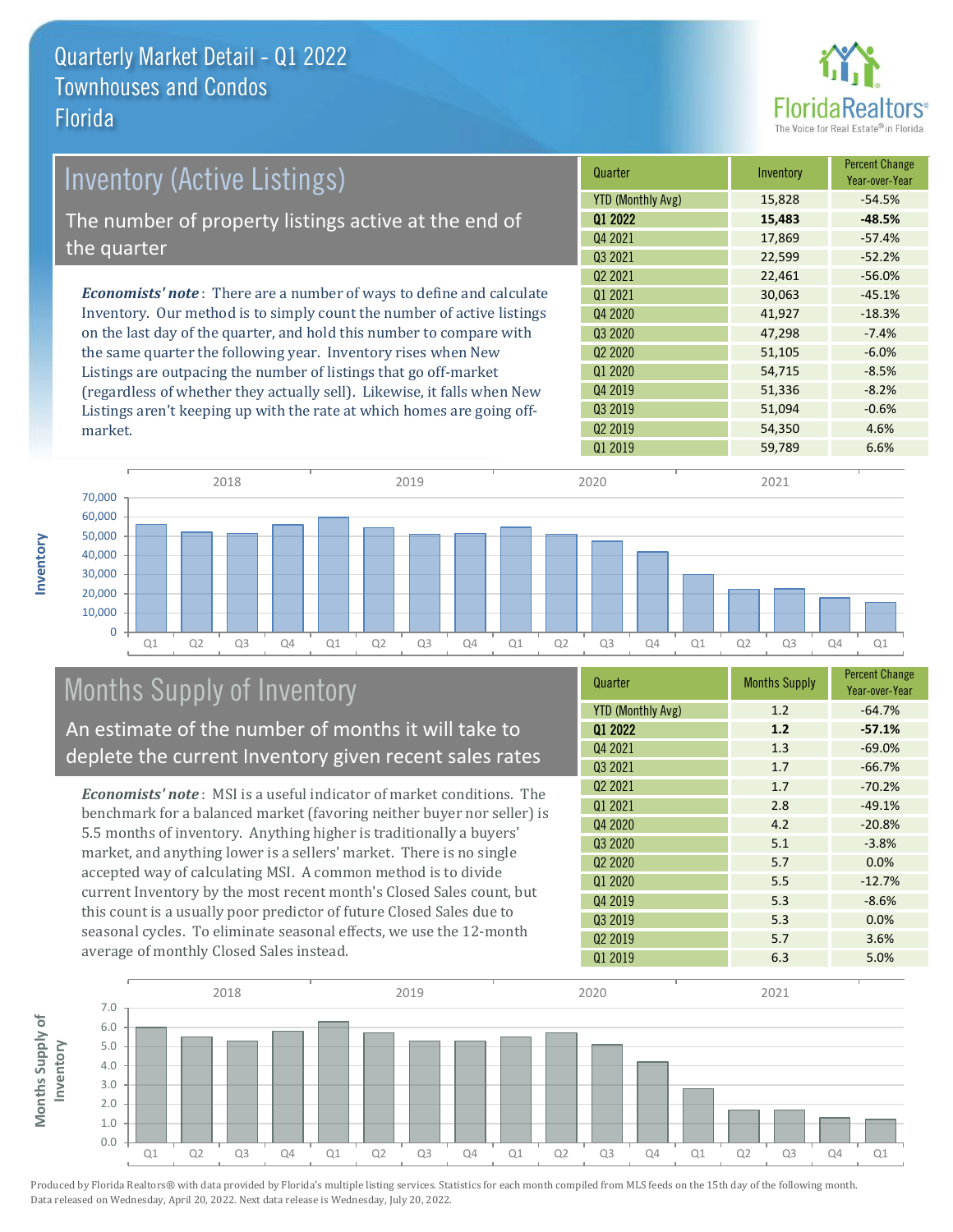

### Closed Sales by Sale Price

The number of sales transactions which closed during the quarter

*Economists' note:* Closed Sales are one of the simplest—yet most important—indicators for the residential real estate market. When comparing Closed Sales across markets of different sizes, we recommend comparing the percent changes in sales rather than the number of sales. Closed Sales (and many other market metrics) are affected by seasonal cycles, so actual trends are more accurately represented by year-over-year changes (i.e. comparing a quarter's sales to the amount of sales in the same quarter in the previous year), rather than changes from one quarter to the next.

| <b>Sale Price</b>     | <b>Closed Sales</b> | <b>Percent Change</b><br>Year-over-Year |
|-----------------------|---------------------|-----------------------------------------|
| Less than \$50,000    | 72                  | $-67.7%$                                |
| $$50,000 - $99,999$   | 1,336               | $-49.5%$                                |
| $$100,000 - $149,999$ | 3,241               | $-38.2%$                                |
| $$150,000 - $199,999$ | 4,630               | $-28.5%$                                |
| \$200,000 - \$249,999 | 4,622               | $-14.7%$                                |
| \$250,000 - \$299,999 | 4,299               | $-1.1%$                                 |
| \$300,000 - \$399,999 | 6,570               | 28.3%                                   |
| \$400,000 - \$599,999 | 5,515               | 46.1%                                   |
| \$600,000 - \$999,999 | 3,310               | 38.0%                                   |
| \$1,000,000 or more   | 2,263               | 21.2%                                   |



### Median Time to Contract by Sale Price The median number of days between the listing date

and contract date for all Closed Sales during the quarter

*Economists' note* : Like Time to Sale, Time to Contract is a measure of the length of the home selling process calculated for sales which closed during the quarter. The difference is that Time to Contract measures the number of days between the initial listing of a property and the signing of the contract which eventually led to the closing of the sale. When the gap between Median Time to Contract and Median Time to Sale grows, it is usually a sign of longer closing times and/or declining numbers of cash sales.

| <b>Sale Price</b>     | <b>Median Time to</b><br>Contract | <b>Percent Change</b><br>Year-over-Year |
|-----------------------|-----------------------------------|-----------------------------------------|
| Less than \$50,000    | 68 Days                           | 30.8%                                   |
| $$50,000 - $99,999$   | 21 Days                           | $-44.7%$                                |
| $$100,000 - $149,999$ | 14 Days                           | $-58.8%$                                |
| $$150,000 - $199,999$ | 14 Days                           | $-53.3%$                                |
| \$200,000 - \$249,999 | 12 Days                           | $-61.3%$                                |
| \$250,000 - \$299,999 | 10 Days                           | $-65.5%$                                |
| \$300,000 - \$399,999 | 10 Days                           | $-72.2%$                                |
| \$400,000 - \$599,999 | 13 Days                           | $-74.0%$                                |
| \$600,000 - \$999,999 | 20 Days                           | $-67.7%$                                |
| \$1,000,000 or more   | 35 Days                           | $-58.3%$                                |



 $\Omega$ 10 20 30 40 50 60 70 80  $90$ Less than \$50,000 \$50,000 - \$99,999 \$100,000 \$149,999 \$150,000 - \$199,999 \$200,000 - \$249,999 \$250,000 - \$299,999 \$300,000 - \$399,999 \$400,000 - \$599,999 \$600,000 - \$999,999 \$1,000,000 or more Q1 2021 Q1 2022  $\Omega$ 10 20 30 40 50 60 70 80  $90$ 

**Closed Sales**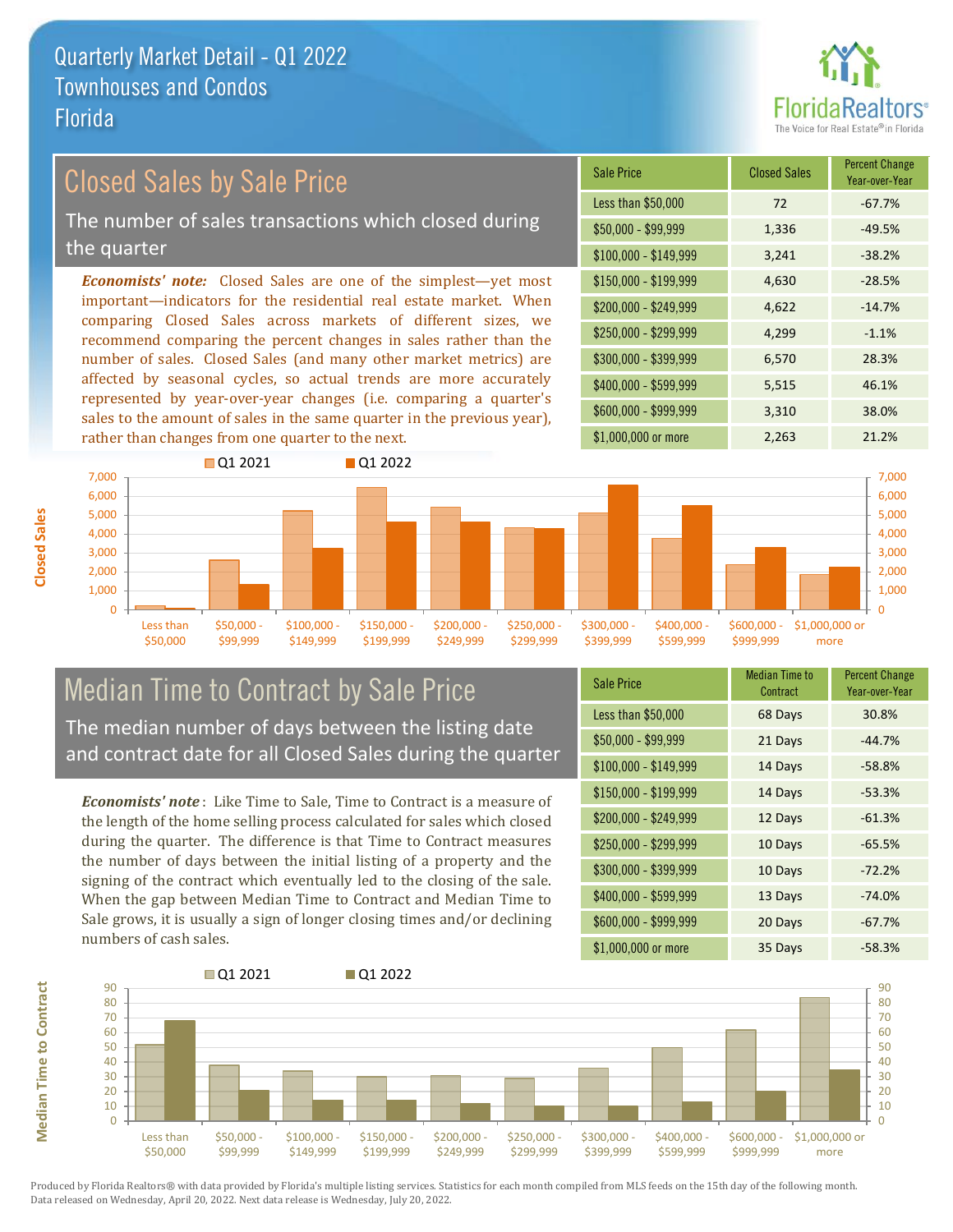

## New Listings by Initial Listing Price

The number of properties put onto the market during the quarter

*Economists' note:* New Listings tend to rise in delayed response to increasing prices, so they are often seen as a lagging indicator of market health. As prices rise, potential sellers raise their estimations of value—and in the most recent cycle, rising prices have freed up many potential sellers who were previously underwater on their mortgages. Note that in our calculations, we take care to not include properties that were recently taken off the market and quickly relisted, since these are not really *new* listings.

| <b>Initial Listing Price</b> | <b>New Listings</b> | <b>Percent Change</b><br>Year-over-Year |
|------------------------------|---------------------|-----------------------------------------|
| Less than \$50,000           | 71                  | $-64.1%$                                |
| $$50,000 - $99,999$          | 1,200               | $-59.9%$                                |
| $$100,000 - $149,999$        | 3,447               | $-43.0%$                                |
| $$150,000 - $199,999$        | 5,434               | $-28.7%$                                |
| \$200,000 - \$249,999        | 5,172               | $-18.7%$                                |
| \$250,000 - \$299,999        | 5,371               | $-0.2%$                                 |
| \$300,000 - \$399,999        | 8,025               | 21.6%                                   |
| \$400,000 - \$599,999        | 7,225               | 47.6%                                   |
| \$600,000 - \$999,999        | 4,381               | 40.3%                                   |
| \$1,000,000 or more          | 3,534               | 26.4%                                   |



#### Inventory by Current Listing Price The number of property listings active at the end of the quarter

*Economists' note* : There are a number of ways to define and calculate Inventory. Our method is to simply count the number of active listings on the last day of the quarter, and hold this number to compare with the same quarter the following year. Inventory rises when New Listings are outpacing the number of listings that go off-market (regardless of whether they actually sell). Likewise, it falls when New Listings aren't keeping up with the rate at which homes are going offmarket.

| <b>Current Listing Price</b> | Inventory | <b>Percent Change</b><br>Year-over-Year |
|------------------------------|-----------|-----------------------------------------|
| Less than \$50,000           | 22        | $-83.5%$                                |
| $$50,000 - $99,999$          | 345       | $-83.9%$                                |
| $$100,000 - $149,999$        | 975       | $-70.7%$                                |
| $$150,000 - $199,999$        | 1,529     | $-57.1%$                                |
| \$200,000 - \$249,999        | 1,355     | $-54.0%$                                |
| \$250,000 - \$299,999        | 1,464     | $-46.2%$                                |
| \$300,000 - \$399,999        | 2,231     | $-44.2%$                                |
| \$400,000 - \$599,999        | 2,572     | $-36.5%$                                |
| \$600,000 - \$999,999        | 2,151     | $-31.3%$                                |
| \$1,000,000 or more          | 2,839     | $-29.7%$                                |



Produced by Florida Realtors® with data provided by Florida's multiple listing services. Statistics for each month compiled from MLS feeds on the 15th day of the following month. Data released on Wednesday, April 20, 2022. Next data release is Wednesday, July 20, 2022.

**Inventory**